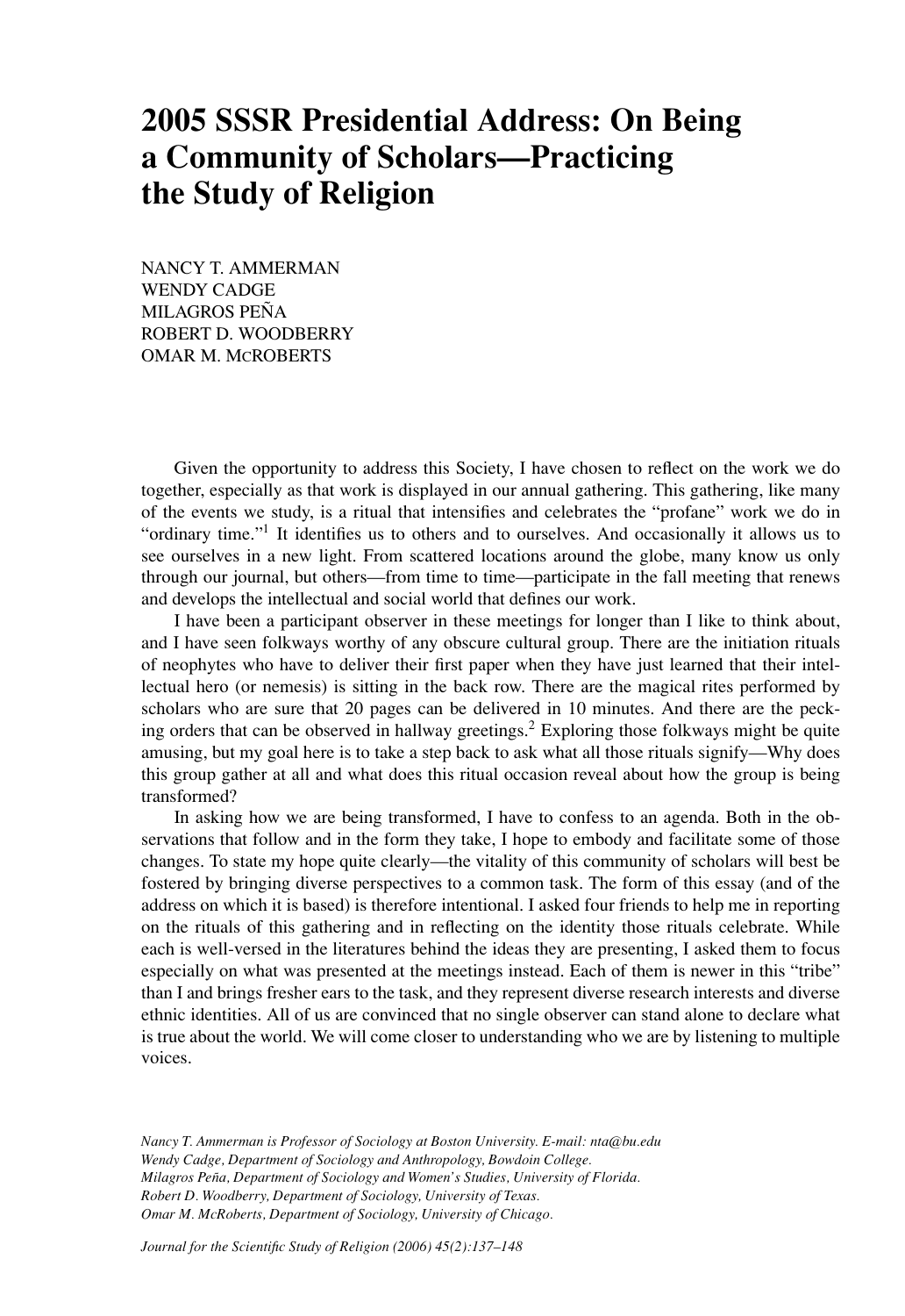# **OUR HISTORICAL CONTEXT**

Understanding who we are becoming, of course, is aided by attention to who we have been. Like all good modern organizations, this Society has a mission statement. In the second article of the Society for the Scientific Study of Religion (SSSR) Constitution, we say that we "seek to promote the study of religions through those disciplines maintaining high academic, professional, and ethical standards as they employ valid and reliable scientific methods in their investigation." One can hardly miss the descriptors here—academic, professional, valid, reliable, scientific. They nearly overwhelm the object of our study—religions. Like our name itself, this mission statement places us firmly within the "scientific" community, and like the name, there is a hint here of "protesting too much." When this Society came into being, in 1949, secularization was at its height in the American academy (Smith 2003). Studying religion was seen as at best useless, at worst dangerous. Everyone knew that enlightened knowledge was rapidly replacing benighted superstition. So little wonder that a group formed for the study of religion would go out of its way to say how scientific and academic and professional it was.

Today, the study of religions hardly has to be defended, even if many of our colleagues still devoutly hope that we will one day be put out of business. There is clearly plenty to keep us busy for the foreseeable future, and so in our "ordinary time" we spend hours and days and weeks watching and recording what people do when they are being religious. We ask them questions on surveys and engage them in long conversations. We read the texts their groups produce, and we even listen in on their Internet chats and online rituals.

We come to our work with the advantage of a legacy bequeathed to us by our ancestors. It is not so much that they have provided us with a perfectly accurate map of the world in which we are working, but they have given us some fairly important map-making tools. Durkheim insisted that we pay attention to communities and to rituals and to what people express about themselves when they get together for important occasions. Weber taught us to ask about how religious beliefs form a way of life among their adherents, a way of life that can sometimes have unintended consequences. More recently, Berger insisted that we ask about the social relationships and contexts, the plausibility structures, within which that way of life makes sense. And Marx keeps returning from the grave to remind us never to lose sight of questions of power and agency. They may not have gotten all their predictions right, but they taught us how to think, and those questions continue to provide valuable underpinnings for the work we do.

Each of those "founding fathers" was, of course, both European and male. Even as they were writing about the world they saw, other voices were asking other questions. W. E. B. DuBois, for instance, saw better than anyone the double-bind of strong religious communities, offering both inner strength and enforced isolation (Zuckerman 2002). Charlotte Perkins Gilman observed the way religious texts and rituals were used differently by women and men (Gilman 2003). Even our earliest history is more diverse than we sometimes think it is. As an increasingly broad range of voices has joined the conversation, we have begun to hear new questions and see beyond what those earlier European men could see. We have discovered that we need those multiple vantage points, born of different disciplines, different life experiences, and different religious objects of study. Each of these differences has provided us with critical tools for our work.

So we are still studying religions, after all these years. We still want to know who is being religious, how they are doing it, what it means to them, how it changes in different contexts and cultures. Over these last two decades, both our methods and the scope of our inquiries have expanded, as has the audience that finds our work important. The everyday practice of the study of religions employs tools of all sorts, used by scholars of increasing variety, to understand the way people in every corner of the earth form communities of religious practice. In some ways, it is a wonder that we recognize each other as members of a common professional community at all. And yet once a year, we put aside ordinary time to bring our best offerings to share with each other, and in the midst of this intellectual feast there have been hints of the common questions that animate us and glimpses of the way our differences might sharpen the work we do.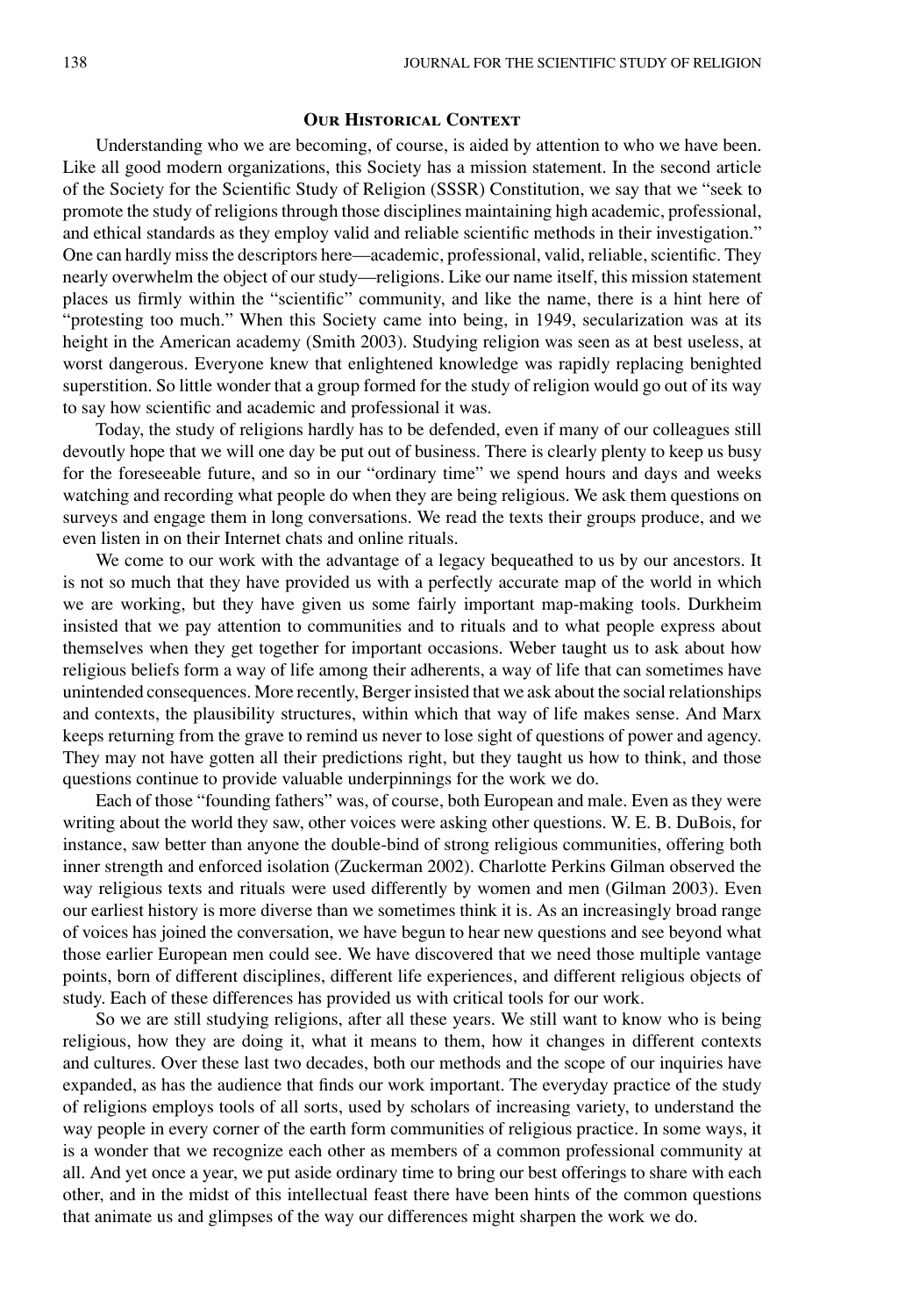# **Religion and the Individual—Wendy Cadge**

There are many ways to address the relationship between religion and the individual but, specifically, I am going to address how we think analytically about the relationship between religion and health. You only have to open a newspaper or magazine recently to see headlines about prayer, health, yoga, and the relationship between spirituality and health. It is clear that there is something taking place culturally, if not physiologically, around these themes.

Thinking about individuals as combinations of the physical, emotional, intellectual, and religious or spiritual, it seems appropriate to begin by observing the ways in which religion influences which individuals are born and how those births take place. Demographers have long told us that religion influences women's and men's sexual behaviors, our willingness to use birth control, and the number of children we have. Religion also influences the process of birth in many ways, including the ceremonies and rituals we engage in around the birth of a child.

Once we have come into the world, religion may influence how healthy we are and remain. A large, primarily quantitative, literature has developed that seeks to document and explain the relationship between religion and health (see Koenig, McCullough, and Larson 2001, for a recent overview). Numerous papers on the program this year speak to these themes. Jenny Trinitapoli and Robert Crosnoe, for example, examine the relationship between religion, depression, and school context (Trinitapoli and Crosnoe 2005). Other papers consider relationships between religious activity and substance abuse (Steinman, Ferketich, and Sahr 2005), sexual attitudes and behaviors (Edwards et al. 2005), and other measures of physical and mental health among children and adults.

Some of the most interesting and promising research in this area tries to open up questions about the relationship between religion and health by refusing to allow either religion or health to be a concept in a black box that cannot be explored. A paper by Kathleen Galek on the program this year, for example, opens the religion box by trying to operationalize individuals' templates of God (Galek 2005). She can then explore how different conceptions influence mental health. Marie Griffith approaches religion historically in her new book, *Born Again Bodies: Flesh and Spirit in American Christianity* (Griffith 2004). She and the respondents who commented on her book explored the ways Christians have thought about the physical body, dieting, appearance, fitness, and related topics. Health itself is seen, they note, through both religious and gendered lenses.

Studies about religion and the health of individuals would be enriched by further interdisciplinary conversations, of the sort this meeting fosters, that focus on what the concepts of religion and health describe and if they are helpful analytically. Is there something called "religion" that can be measured in a survey or tweaked to apply to different religious traditions? Is such an operationalization helpful? Does it help us analytically in understanding health?

Interdisciplinary and intercultural conversations would also help to contextualize our understanding of religion and health. How do the answers people give to questions about their religions and their health vary, for instance, based on whether they are at home, at the doctor's office, or at a religious center? How does the religious history of a country or particular group influence how people hear these questions and what options are available to them in response? How are biomedical and religious discourses around health mingling in the United States presently, and how and why is this taking place? And what is "health" anyway? One of the first things we want students in medical sociology courses to understand is the socially constructed nature of that concept. Those who study religion and health should be no less critical.

I see enormous potential for expanding research about religion and health as we move beyond the relatively narrow set of analytic and methodological tools traditionally used in this research area. Anthropologists, religious studies scholars, and some physicians are enlarging the conversation by looking across religious and cultural traditions and in different institutional contexts to better understand the concepts of religion and health and the relationship between them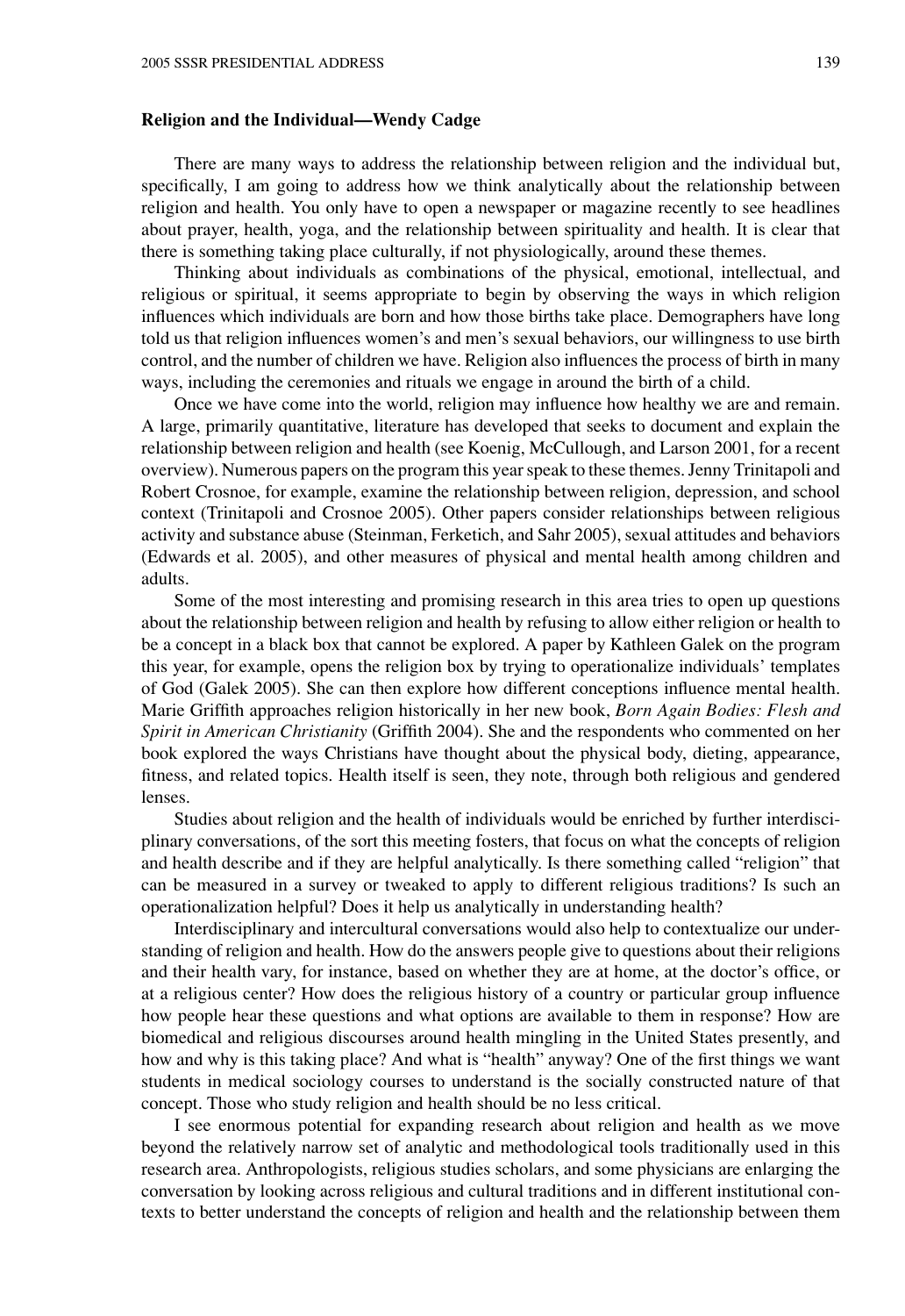(for example, Barnes and Sered 2004). I am encouraged by studies that attempt to place individuals in their religious, familial, nation-state, and other social contexts rather than looking at them in isolation. On the program this year, Korie E. Edwards and colleagues, for example, examine the relationship between religion and the sexual behaviors of youth, but do so by asking specifically about African-American youth and the African-American churches in which they participate (Edwards et al. 2005). Chris Ellison and colleagues move outside the United States to examine the relationship between religious involvement and mental health in Taiwan. While their work is not explicitly comparative, it points to the possibilities and insights to be gained from comparative work (Ellison, Zhai, and Fan 2005).

There is much to be learned about how the cultural and institutional contexts in which we find ourselves influence what we think health is, how we think about our physical, emotional, and intellectual selves, and what we expect in terms of our health, our religions or gods, and the relationship between the two. This is a rich area for research—all of which will much better represent our complicated realities if researchers think creatively and continue to work in the interdisciplinary contexts these meetings foster and encourage.

# **Emotion, Experience, and Revelation in Religious Lives—Ammerman**

Attention to the embodied reality of human life is a welcome and growing part of our conversation in these meetings. What has long been here, as well, is attention to human beings as feeling and experiencing beings, whose inner dynamics are a vital part of the story of religious life. Glen Moriarty notes, for instance, that the quality of interpersonal relationships, especially with significant caregivers, often shapes the sort of divine-human relationship patients in therapy are able to experience (Moriarty 2005). And Andrew Village notes that psychological types (like the Myers-Briggs categories) affect how people read scripture (Village 2005b). Many of the contributions at these meetings have included analyses of God images, their antecedents, and effects. Mandy Robbins, for instance, found that a loving God image is related to a more positive self-concept and that a more positive self-concept is related to higher levels of empathy (Robbins 2005). How people experience the divine is related to the psychological and interpersonal dynamics of people's lives.

Robbins's study and several of the others presented at these meetings are notable for taking the question of God images across national boundaries—in this case into South Africa. In the past, too much of this work remained confined primarily to Christian populations in the developed West. As we are able to take variations in culture and religious tradition into account, we can learn even more about how ways of thinking and feeling affect and are affected by other aspects of the human experience.

How human beings affect and are affected by their sacred scriptures has been another of the welcome conversations at these meetings. I want to publicly thank the emissaries from the Society for Biblical Literature who ventured into our alien territory to talk with us about how scripture is made, used, and understood in the various human communities in which it is found. No less than any other part of the religio-social world, scriptural texts are critical sites of social scientific inquiry. That we have relegated their study to members of another guild has made our own understanding of religious life poorer. It is commonplace, for instance, for biblical studies scholars to pay attention to what they call "horizons of interpretation," and by that they mean something imminently social. Using that concept, Village presented a paper here looking at how readers in different sorts of religious communities read the same New Testament text (Village 2005a). In other words, he took a concept from biblical studies into the social science terrain. Equally fruitful—going in the opposite disciplinary direction—is Carrie Miles's appropriation of Becker's economic theory of the family to understand injunctions about wifely submission in the letter of St. Paul to the Ephesians (Miles 2005). And effectively working both sides of the disciplinary street, Jaime Clark-Soles introduces us to the unexpected parallels among the community in which the Gospel of John emerged, the ancient Jewish Qumran community, and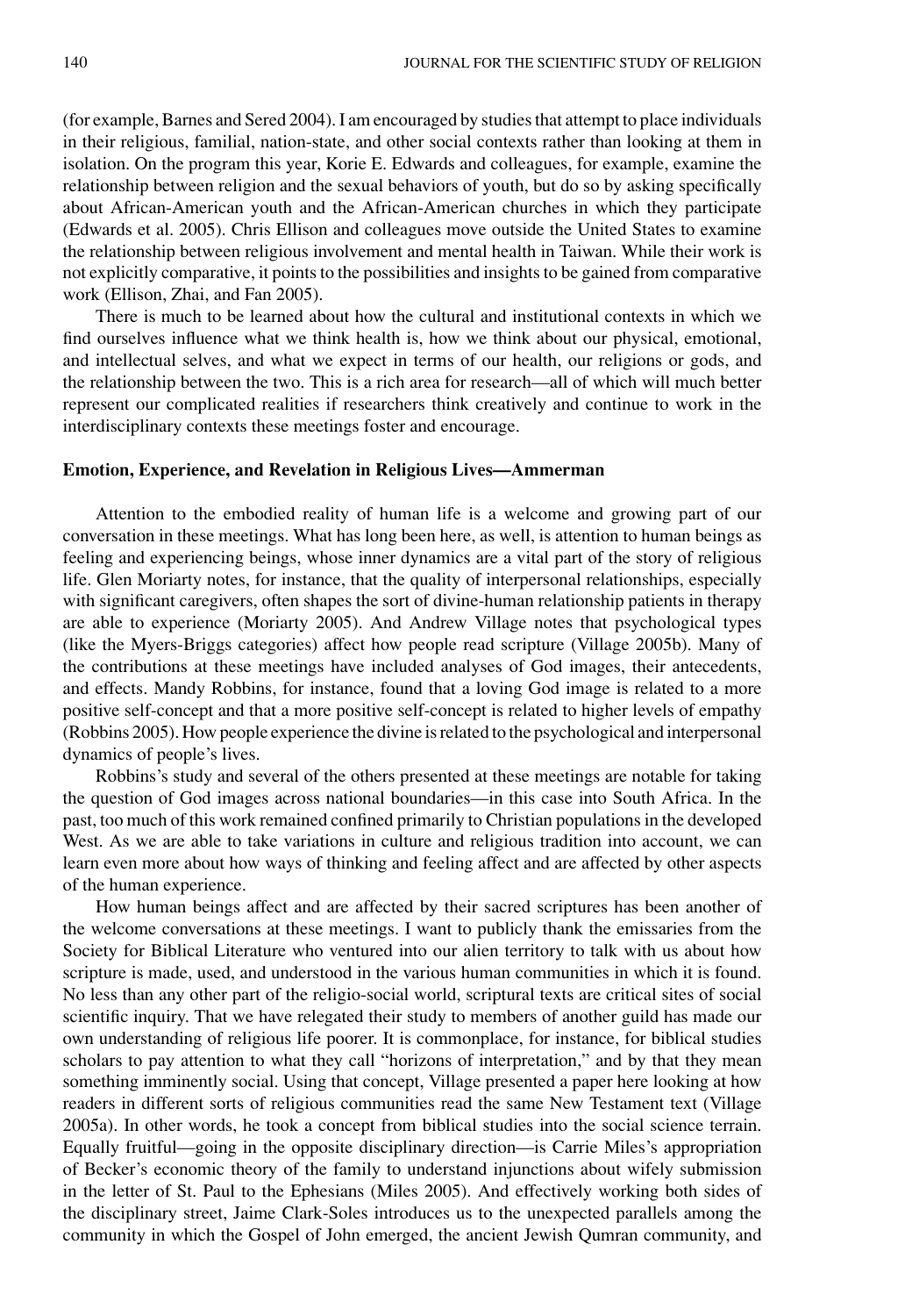the Branch Davidians, thereby drawing out new insight into how sectarian groups use scripture (Clark-Soles 2005).

The risk of this sort of disciplinary excursion, of course, is that boundary crossers will be accused of not knowing the territory. But for every rock they stumble over, we are likely to get at least a gem or two of new inspiration. I am more than willing both to welcome some "illegal immigrants" and to encourage the people who think they are "natives" to enlarge their scope of inquiry. Only when the disciplinary natives and the immigrants actually talk to each other do they discover the tools and habits each may need for their work. Whether it is the nature and use of scriptural texts, or a fine-grained reading of a religious ritual, or attention to the experiential side of religion, we lose a full accounting of our subject if we relegate these topics to those in other guilds. While the discipline of "religious studies" has always claimed to be interdisciplinary, the reality of the huge professional guild it has become is that each discipline is divided and subdivided so that those who study one Gospel never talk to anyone who studies one of the other Gospels, never mind talking to an anthropologist or economist or psychologist about how a given text might be analyzed. We have the wonderful luxury of being no one's job market, of coming together simply to explore our common curiosities.

The boundaries we are crossing are not just disciplinary, however. I can remember not many years ago looking out over a SSSR audience and being appalled at its whiteness. Of course, I can also remember when you could get all the SSSR women around one good-sized lunch table! We have not exactly arrived at a full rainbow of inclusion, but we are in considerably better shape than we were only a few years ago. And that diversity of people has also enriched the subjects we address and the way we address them.

# **Understanding Difference, Understanding Religion, Understanding Society—Milagros Pe˜na**

One of the reasons we no longer find ourselves defending the sociological study of religion is that questions about religion so clearly intersect with every other area of sociology. Our field is more than simply making links between religious attitudes and social behavior; and the effects of growing religious diversity in the United States brought by recent immigration are more than simply coming to see ourselves in others. More important, what I see in this conference is a reminder that doing sociology of religion is also doing political, economic, environmental, and other sociologies. To me this point is not only an important reminder for us as sociologists of religion but for the larger discipline of sociology, and something to emphasize to our students. As scholars of religion, we are not just bringing knowledge to the field that will raise awareness and promote tolerance for difference; we are raising critical sociological questions important to other fields of sociology.

For example, Ellison and McDaniel presented a paper on "religion, race/ethnicity, and environmental concern" and stressed that understanding the relationship between religion and environmental attitudes requires asking the question within specific ethnic contexts (Ellison and McDaniel 2005). That is, what is arguably the most theoretically important and empirically consistent religious predictor of environmental concern—conservative biblical interpretation (variously gauged in terms of literalism or inerrancy)—may be linked with environmental attitudes differently for African Americans, and perhaps Hispanics, as compared with non-Hispanic whites. Links between religion and social attitudes are differently constructed in different ethnic communities.

Other analyses challenge the theorizing on religion that makes outmoded assumptions about where religion may (and may not) be found. Most notably, the work of John Schmalzbauer concludes that "the resurgence of religion on campus is made possible by the advent of post-modernism/post-positivism and a growing openness to religion in American public life" (Schmalzbauer 2005). In another paper, Sean Everton challenges political scientists' perceptions that American public life has become the domain of the Religious Right (Everton 2005). Everton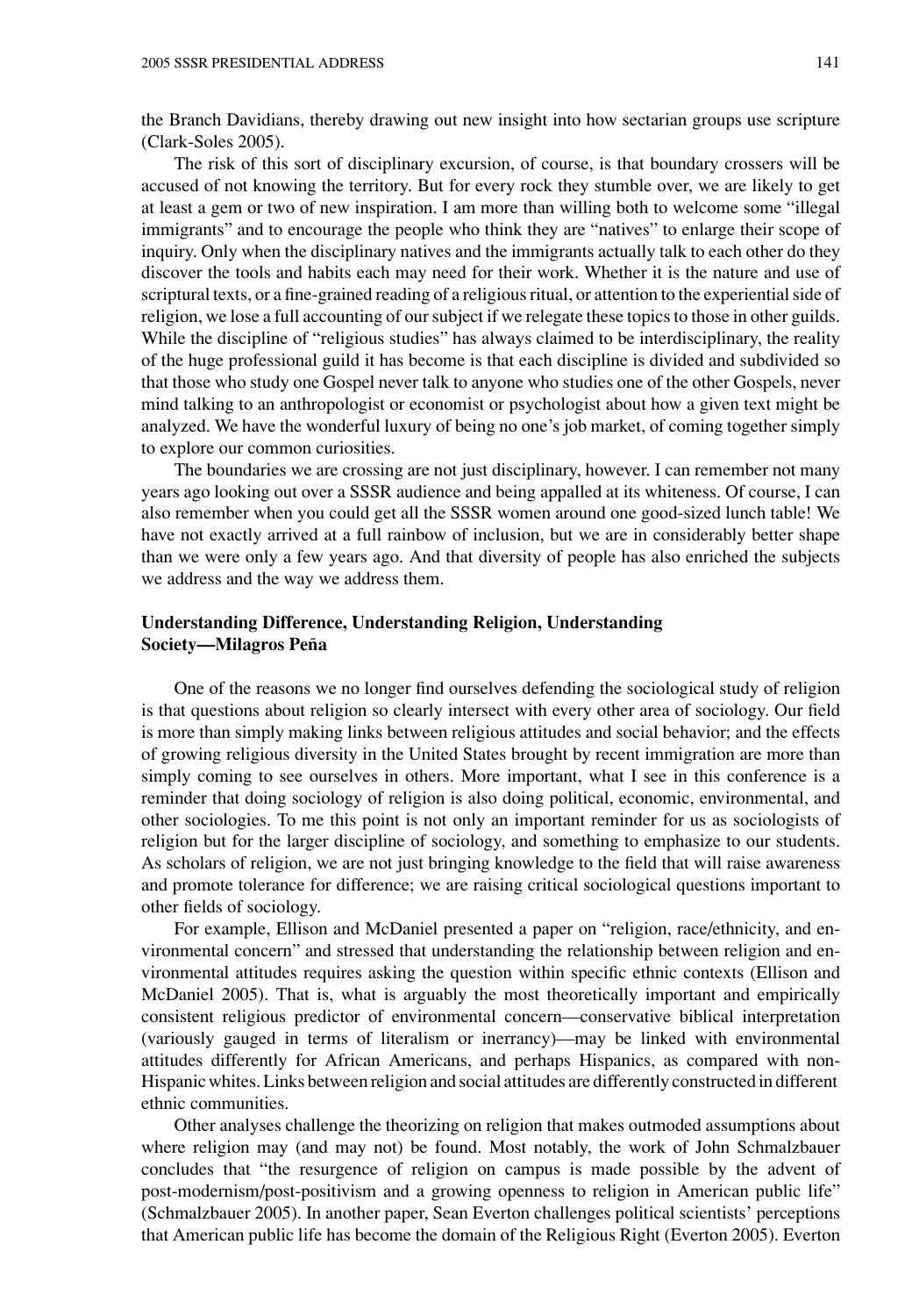shows that Christian conservatives are not as politically active as many believe and that black Protestants are in fact the most politically active religious group. His research even shows that John Kerry and John Edwards appeared and spoke at far more churches than did their Republican counterparts. Neither college campuses nor political campaigns are devoid of religion, but if we think we know what kind of religion we will find there, we should be careful to test our assumptions.

The particular meaning of "conservative" and "liberal" is also shaped by the specific religious contexts in which it is defined. Here I note Roger Dudley's contribution to this conference in his paper "Politics, Public Issues, and Religiosity: Seventh-Day Adventists in 2004" (Dudley 2005). His analysis of a random sample of 860 American Seventh-Day Adventists challenges the conservative/liberal continuum. He notes the not-so-straightforward connection between religious conservative attitudes and conservative politics. Seventh-Day Adventists were shown to be conservative on public issues but more moderate on concerns affecting the relationship of the church and the state. "Conservative" has neither a universal political meaning nor a universal religious meaning. If religious groups are critical contexts for working out such political definitions, then how ought political sociologists to go about their work? Attention to religious differences suggests broader theoretical and empirical questions for the field.

Similarly, broad theoretical questions can help us understand religious differences. Analysis of global Pentecostalism is deepened by attention to the general questions raised by globalization theory. Michael Wilkinson uses theoretical findings from this larger framework to research the conservative/liberal continuum and its socio-cultural significance for Pentecostalism in global society (Wilkinson 2005).

Therefore, I leave this conference with a sense that the many differences in what we study and how we study it are both grounded in and contributing to the classic questions in sociology. Though we may appear to outsiders to be focused on the exotic or the esoteric, our research cuts across topical boundaries to address core questions. The papers presented here underscore this point. No matter how different our topics, research questions, or approaches, the study of religion is squarely in the mix, contributing to sociology's understanding of how society works.

## **Religious Organizations in Comparative Context—Ammerman**

One of the things that is very clear is that this group spends a good deal of its time and energy trying to understand the various organizational dynamics that structure religious experience and practice for much of the population. The long-time partnership between SSSR and the Religious Research Association has meant that students with an eye on congregations, denominations, seminaries, and the like would be present at these meetings. They remind us that even in the midst of a fluid religious milieu, in which individuals often mix and match and create their own religious expressions, religious organizations nevertheless are primary carriers of traditions.<sup>3</sup> For instance, Sarah Bänziger reported that in the very secular Netherlands, 58 percent of those who are not affiliated with a church say they also never pray, while only 7 percent of those who are members of the churches say they never pray (Bänziger 2005). Prayer persists among many nonchurchmembers, often in new forms, but prayer is a nearly universal part of the culture transmitted and supported by the churches. Similarly, while examining the presumed conflict between science and religion, Elaine Howard Ecklund and Jerry Park found that the best predictor of what scientists think about that conflict is neither their scientific credentials nor their individual spirituality, but which religious tradition they do or do not affiliate with (Ecklund and Park 2005). Religious organizations remain extremely important sites of religious activity, shaping how people think and what spiritual practices are part of their lives.

But understanding religious organizations is helped when we put them in comparative perspective. Mitsutoshi Horii, for instance, has provided us with a fascinating look at Buddhist priests in contemporary Japan (Horii 2005). The Japanese situation makes very clear that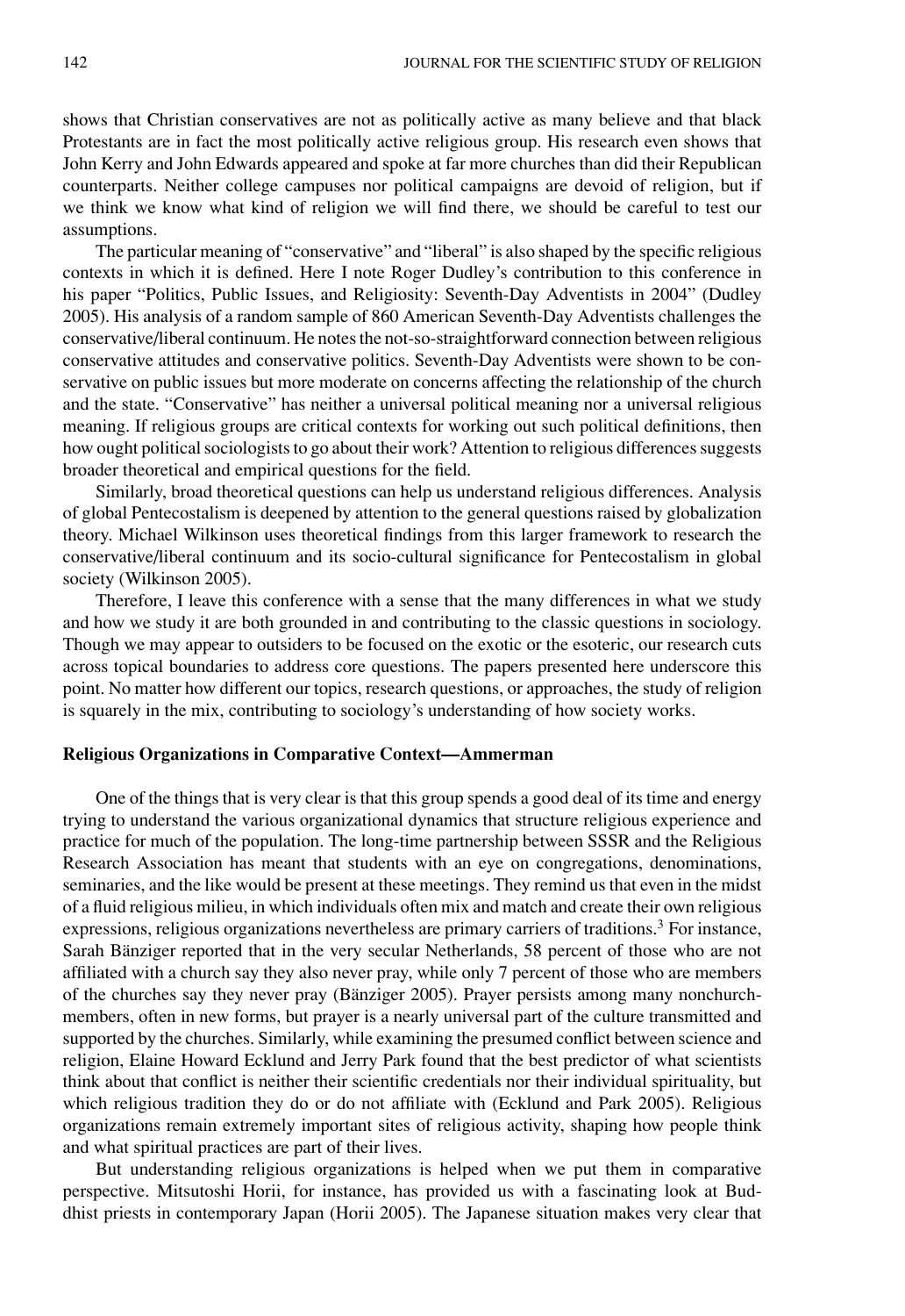religious leaders exist in a legal, familial, and economic context. As in most places in the world, I suspect, governments have ways of classifying and counting both religious professionals and religious organizations; and those counting schemes make a difference.<sup>4</sup> At one point, in the 17th century, all of Japan was organized into Buddhist "parishes," and every person in the population was enrolled and reported on through the local temples. Today, the priests and the temples are still there, but priests are largely the hereditary residents of the temple, have been dubbed "directors" by the government, and have very little in the way of "religious" duties to keep them busy. Religious teaching is done elsewhere and mostly by people who are technically lay people. Political, familial, and economic forces—often ignored when we stay within a single cultural context have fundamentally changed one religious role, while other religious leaders have emerged elsewhere.

That last point about shifting locations is relatively undeveloped in Horii's paper, however. That priests have been displaced from former roles is largely taken as a sign of decline, rather than change. That observation might have been raised, interestingly, by conversation with Milagros Peña and her colleagues about Latino seminarians in the United States or with Dean Hoge and Aniedi Okure about the presence of international Catholic priests in U.S. parishes, just as those authors might have benefited by Horii's close attention to legal definitions. Both of these U.S. papers address the dynamic character of religious leadership, something American scholars tend to take for granted. As one institutionalized pattern changes, others have emerged. Latino seminarians are responding to the growth of the immigrant community in the United States and the emergence of many new Protestant congregations in that community. They are shaping their role in close connection with the needs and expectations in that community, for instance, often going to school part-time and actively working in social service activities (Peña et al. 2005). International priests are a response, among other things, both to immigrant diversity and to the relative shortage of homegrown priests. One of the things Hoge and Okure ask is how we might think about the global economic pressures and consequences of this flow of religious professionals across national borders (Hoge and Okure 2005). They suggest that other students of religious professionals ought to pay attention to these global economic currents, even as they look for religious innovation within existing traditions.

Paying attention to political and economic forces shaping religious organizations should not, however, be done in the absence of attention to the way those organizations themselves shape political and economic realities. For instance, Arthur Brooks shows us that religious charitable giving does not respond to the differences in the giver's tax constraints in the way that giving to "big box" charities like United Way does (Brooks 2005). However, having made that very helpful observation, his economic theory is incomplete without the insights of those who explore the organizational culture of religious organizations. They would note that the context in which people are making decisions about religious giving is simply quite different from the context in which we make decisions about the United Way. Again, organizational culture matters.

## **Religion Across Institutional Boundaries**

If there is one center of gravity in our work as students of religion, it is the intersection between "religion" and other social institutions—whether governments and their tax policies or schools, politics, the media, or health care. Often in the past our exploration of these questions was shaped by an underlying functionalist assumption that modern societies produce differentiated institutional arenas, along with a secularization assumption that in such societies religion is likely to be on the losing end of the competition among those social arenas. Increasingly, however, we are recognizing the very permeable character of the boundaries around all of our presumably differentiated institutions, as well as the contingent character of the influences that pass back and forth among them.5 Faced with institutional and cultural pluralism, modern social actors still seem to use religious identities and symbols to make sense of everything from migration to family life to civic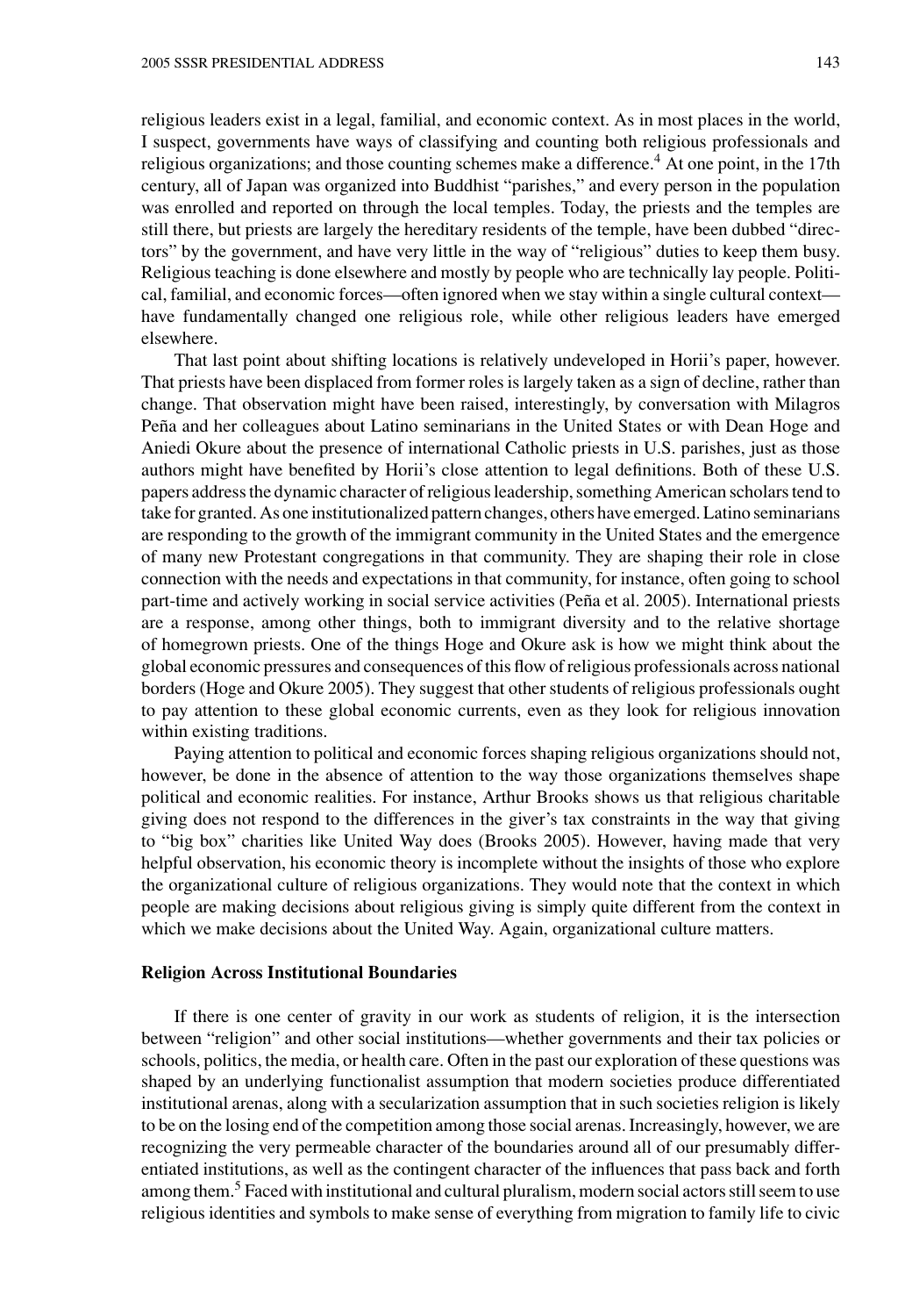life.<sup>6</sup> In no case are other social realities absent. Economic pressures, legal requirements, political resources, even individual skills and predispositions shape action; but so do religious prescriptions and narratives. To say that meanings and strategies of action are being negotiated is to recognize that there are always multiple and overlapping layers in our social worlds. Not all situations are equally infused with spiritual options, but we would miss important dimensions in everyday action if we assumed religion's absence whenever we see secular strategies at work. Across all sorts of institutional domains, we would do well to ask both whether and how religious action may be present.

One of the most common sites we have been examining in recent years is the territory between religion and economy. Some among us have been asking how various aspects of religion affect economic behavior, while others have wondered how economic reasoning may be seen in religious beliefs and practices.

#### **Religion and Economics—Robert D. Woodberry**

One of the most exciting trends in the social scientific study of religion is the rapid increase in interest in religion and economics. SSSR has always been a diverse group. The largest group is sociologists, but there are strong contingents from religious studies, political science, and psychology. However, until recently, the discipline of economics has been represented by just a few people, such as Charles Zech, Greg Krohn, and especially Larry Iannaccone. Of course, the Iannaccone approach to religious economies had some noneconomist fellow travelers such as Roger Finke, Rodney Stark, and Tony Gill, and an assortment of other noneconomists did various tests of the Weber thesis. But Larry Iannaccone was one of the very few SSSR members who worked in an economics department.

The major early contribution of economics to the social scientific study of religion was the use of market theory and club theory to help understand religious groups. Although this approach has created controversy and spurred some vocal critics, it has had a profound impact on our discipline. Social science papers on religion now often refer to "rational choice," "religious markets," "the free-rider problem," "strictness," and "religious competition." Although many scholars still look for evidence of secularization, our ideas about what secularization is and how it occurs have been shaped by the economic approaches introduced by Iannaccone and his colleagues. Unfortunately, there seemed to be little influence in the other direction, that is, influence from SSSR on what was written and thought in economics.

However, the gulf between the academic study of religion and of economics is rapidly disappearing. Since the birth of the Association for the Study of Religion, Economics, and Culture (ASREC) in 2002, the SSSR meetings have had scores of economists and papers on religion and economic issues.<sup>7</sup> The flowering of the study of religion and economics is partially a result of the hard work and scholarship of people like Larry Iannaccone and funding from the John Templeton Foundation, but it also reflects broad trends in economic theory. Economists have increasingly become interested in long-term cultural and institutional factors that influence corruption rates, the rule of law, protection of property rights, investment in mass education, the efficiency of government, and various economically friendly institutions. In addition, mainstream economists have begun using economic models to understand other aspects of everyday life. Both these trends have opened the way for serious studies of religion.

Thus ASREC/SSSR has attracted some of the world's leading economists, including Nobel laureate Gary Becker, Robert Barro, and Ed Glasser. But it has also attracted dozens of economics graduate students, and that suggests a healthy future for the field. This new crop of scholars is introducing new economic tools for understanding religion, such as the game theory, and the industrial organization theory. But they are also using religion as an important factor in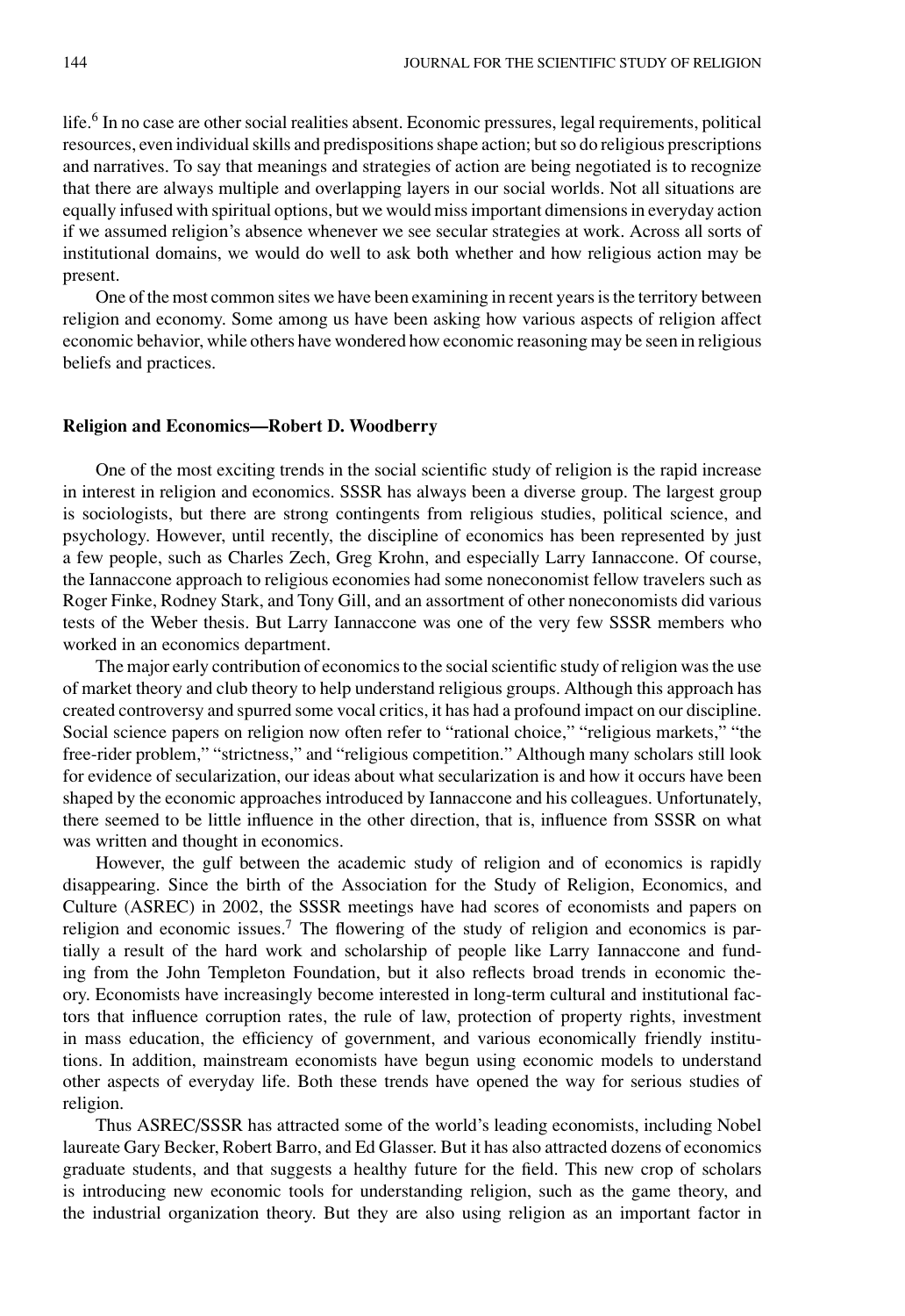explaining economically relevant outcomes. Thus, there is now an exchange, not just a one-way communication.

Of course, whenever people move into new fields, problems develop. Some noneconomists appropriate economic models in sloppy ways; some economists describe religious groups based more on formal modeling than on empirical evidence or the lived experience of religious practitioners. Some simplifications may make those on the other side wince. But other economists, like Timur Kuran, Gary Richardson, and Sriya Iyer, are doing careful, nuanced analyses of how religious institutions and beliefs shape economic change in particular contexts. For example, Timur Kuran shows how Islamic inheritance law and charitable trusts (*waqf*) worked efficiently in one economic context, but later hampered the development of joint stock corporations (Kuran 2005). Gary Richardson shows how the rise of belief in purgatory had the unintended consequence of reducing the free-rider problem and enabling the rise of guilds (Richardson 2004). Sriya Iyer looks at religious differences in overcoming caste discrimination in India and how this should shape Indian government policy (Iyer, Borooah, and Dubey 2005). These scholars have the historical depth and detailed knowledge of religious traditions to please religion specialists, and the economic sophistication to impress those in their own discipline.

Another problem when scholars from different fields come together is translation—we have been trained in different environments with different vocabulary, different methods and statistical procedures, different questions, and different sensitivities. We each need to learn to communicate in ways that those in other fields can understand. We need to listen carefully and ask questions to understand fully what others say. But those of us who have ventured over to the ASREC sessions have been amply rewarded with an intellectual feast that outweighs figuring out a few new terms and theoretical approaches.

That is what is most exciting about the rapid rise of economics in the SSSR: the possibilities for creative work that it engenders. The SSSR is one of the few places where scholars from such diverse disciplines regularly interact. We all bring different questions, theoretical approaches, methods, and areas of expertise. This conjunction creates wonderful possibilities to improve each other's work and to take back new perspectives and techniques to our respective disciplines. Noneconomists can learn new statistical procedures and theoretical approaches from economists; economists can learn more nuanced and historically accurate understandings of religion and its influence on society. Like the theory of comparative advantage suggests, through free exchange, we all come away with something more.

## **Religion and Politics—Omar M. McRoberts**

While Bob Woodberry has observed instances of cross-pollination between economics and religion at these meetings, I have watched those parts of our "ritual" that reflect a concern for the interaction of religion with political processes and states. The presence of political scientists and political sociologists at these gatherings is not so new. Yet I am struck by how this area in particular tends to bring the winds of global current events into our midst. So many papers presented in this general area are inspired by ongoing political battles and reconfigurations. We might say, then, that we have been receiving pollen from outside our scholarly association as well as enjoying cross-pollination within it.

We are no longer under the same pressure as in previous decades to justify why we study religion, at least in part because religion and religious ideas are emerging all over the world and often having an effect on politics. Certainly in the United States, religion has become an undeniably pivotal factor in politics, movement formation, and state development. Here I highlight two main areas of research in this vein, as represented in these meetings.

First, there have been many papers on the relationship between religion and political opinion or political thought. Might religious commitment lead to higher presidential approval ratings (Warber and Olson 2005)? How do religious ideas affect this particular form of political evaluation? Or,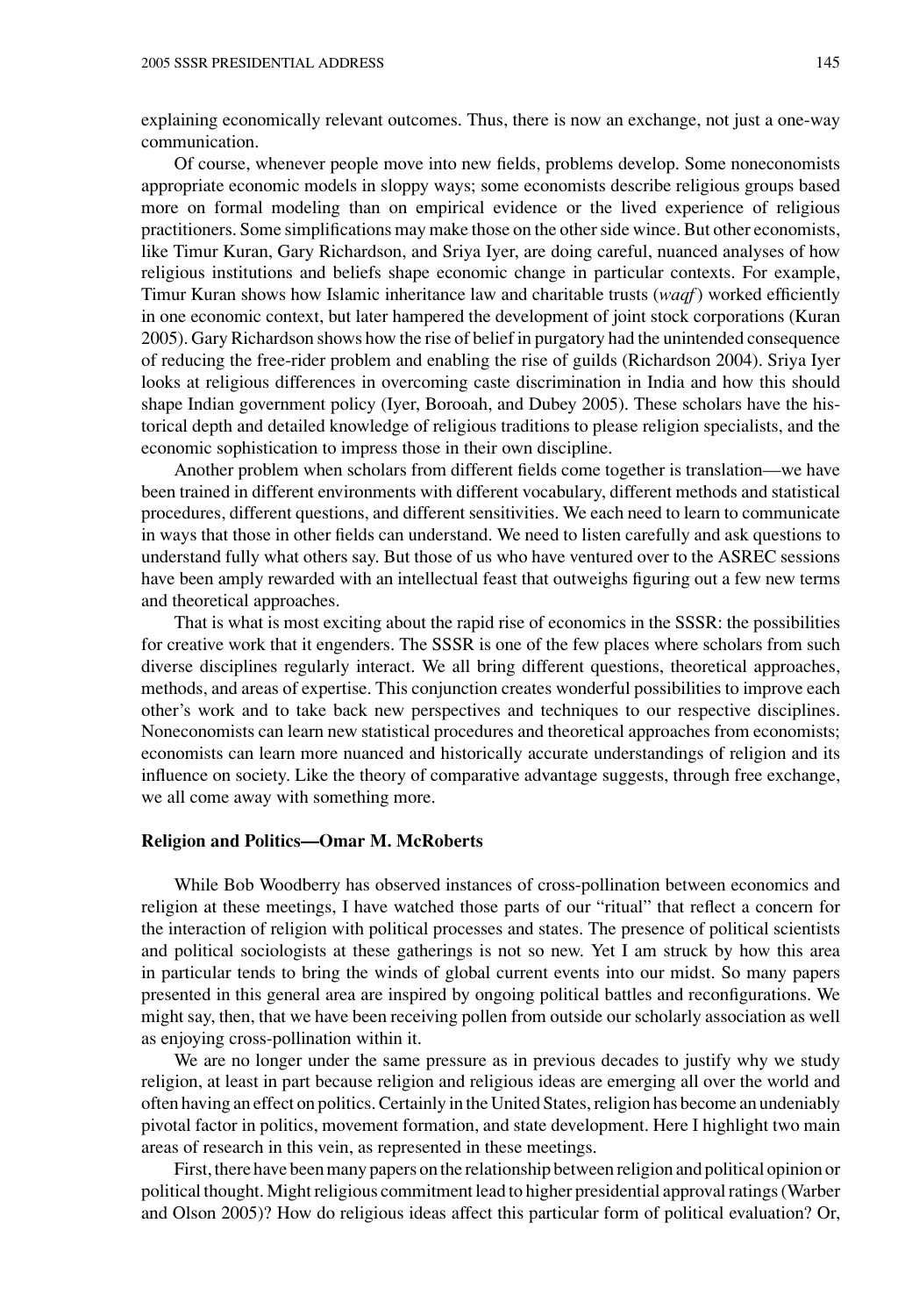what about movement organizations and leaders like Sojourners and its founder Jim Wallis, who confess evangelical forms of Christianity, yet oppose the political, social welfare, and civil religious visions of a George W. Bush (Wills 2005)? Where has this combination of religious and political ideas come from?

A second major theme concerns religious institutional interaction with the state. A most promising line of inquiry within this theme considers how the state alters, manipulates, and even constitutes the arena within which religious groups operate and compete. One paper presented at these meetings asks, for example, whether state repression of religion in China has actually fed sectarian trends (Lu and Lang 2005). From a position in one political economy, it is often easier to see the effects of the state on religion in other parts of the world, so comparative research and conversation is essential.

It is clear that the programs of research on both of these major themes are partly driven by the immediacy of the issues in question. Rather than being merely "hot topics," though, these are *vital* topics. This work is timely—so much so that I wonder if it can be brought to bear more frequently and effectively in the arenas that are the object of study. Just as this Society enacts, at its best, an openness to cross-pollination between disciplinary, methodological, and theoretical stances, we may also be in a position to turn our studies outward so as to affect the way religion is understood in politics and government.<sup>8</sup> This kind of translation and dissemination ultimately could make a significant difference in the outcome of political episodes where religion, or at least talk about religion and morality, is pivotal.

As we think about moments of internal scholarly cross-pollination, and as we acknowledge the impact of current political events and trends on what we study, we might also consider how to position ourselves, with the institutional support of SSSR, to bring our research to bear on current events. We would do so not with the aim of becoming "hot" in a public way, or of making religion "hotter." Religion cannot get any hotter. Rather we would foreground the purpose that motivates so many of us to study these matters with scientific discipline and tenacity—that purpose is to improve societies through right understanding.

#### **Conclusion—Ammerman**

What might we draw out of this ethnographic excursion into our own backyard? The range and diversity of people and subjects represented in any SSSR meeting provides compelling evidence of a scholarly community that is thriving at least in part because it has a subject that is far bigger than any single theory or faction can comprehend. A fully satisfying picture of religion as a social phenomenon requires some of what ethnographers have to offer and some of what we learn from surveys, some of what practitioners understand and some of the wisdom of outsiders, some of what economists can contribute and some of what social historians know. Each discipline has other places in which to hone its particular theories and methods down to a fine edge, but in this community it is the disciplinary boundary-crossers who should be our heros and heroines. This community works best when we are confronted with questions and data and ways of knowing that we find frankly strange.

This community also works best when the assumptions of any given culture are questioned by the perspectives from other cultures. Far too much of what we think we know about "religion" is still shaped by a world in which white Christian men assumed their experience was the pinnacle of human history from which universal theorizing could proceed. It is likely to be a fairly messy way forward as we leave those neat universal theories behind, but I am convinced that this community is at its best when it is listening to the questions that come from Japanese Buddhism, or Latina Protestantism, or the indigenous churches of southern Africa, or the practices of people who claim no official religion as their own. Practicing the study of religion not only requires a willingness to entertain multiple methods, but also a willingness to listen to multiple voices.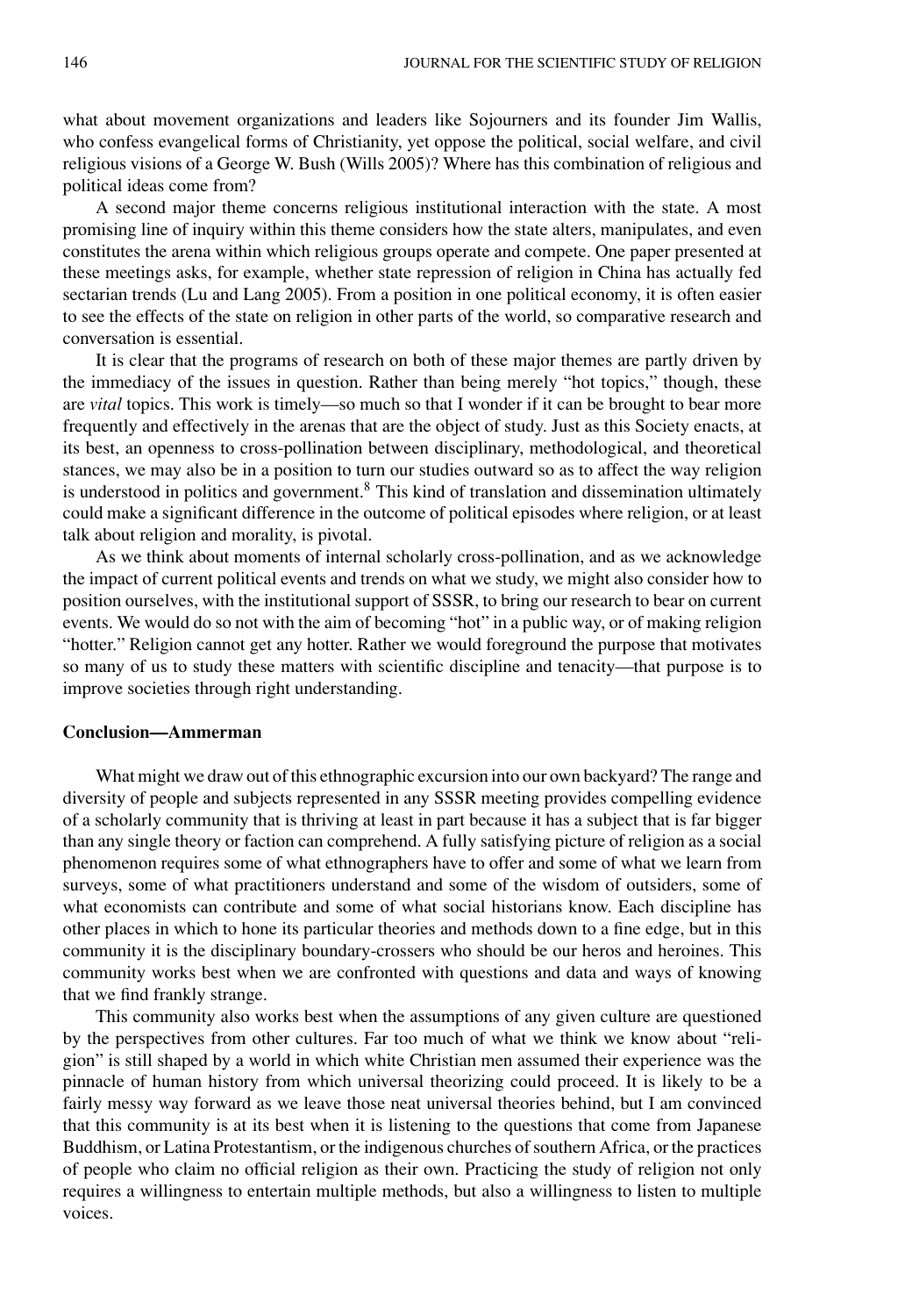What holds us together? We find the study of religion fascinating. And, I would suggest that beyond our sheer intellectual curiosity, many of us also believe that what we do is important. We believe that understanding religion matters, that what we are talking about is not esoteric trivia. The more we look at religion's nondisappearance, the more we recognize that this is a social reality whose power often transforms individual and collective life—for good and for ill. Understanding that power matters. Telling a full and coherent and wise story about religion matters. And getting that story straight requires that we diligently listen to the many different griots whose tales are part of the community's lore. They will be found in different places, in different traditions, in different disciplines, and in different parts of society. We will certainly not hear any single plot, but with luck we will discover the places where strands of the story overlap and create bridges, where new possibilities emerge in the telling.

## **NOTES**

- 1. Here, of course, I extend ideas that come to us especially through Durkheim (1964; see also Bellah 2003). The reference to "ordinary time" is a play on the season in the Christian calendar that extends for nearly half the year from Pentecost to Advent.
- 2. I am indebted to William Foote Whyte for first inspiring me to think about the "tribal ritual" character of professional meetings (Whyte 1981).
- 3. The fluidity has been emphasized by many, including Roof (1999) and Hammond (1992).
- 4. This is an example, of course, of the coercive isomorphism described by DiMaggio and Powell (1983).
- 5. I have explored these themes elsewhere (Ammerman 2003, 2006).
- 6. Among the many sources that could be cited, on migration, see Levitt (2006); on family, see Edgell (2005), and on civic life see Lichterman (2006).
- 7. ASREC meets in conjunction with SSSR.
- 8. Scholars of new religious movements, for instance, have been exemplary in bringing research to bear on legal debates and social policy regarding the regulation of these movements.

#### **References**

- Ammerman, N. T. 2006. Introduction: Observing modern religious lives. In*Everyday religion: Observing modern religious lives*, edited by N. T. Ammerman. New York: Oxford University Press.
- ——. 2003. Religious identities and religious institutions. In *Handbook of the sociology of religion*, edited by M. Dillon. Cambridge: Cambridge University Press.
- Bänziger, S. 2005. Praying: How a traditional ritual survives in a secularized society. Paper read at the Society for the Scientific Study of Religion, Rochester, NY.
- Barnes, L. and S. Sered, eds. 2004. *Religion and healing in America*. New York: Oxford University Press.
- Bellah, R. N. 2003. The ritual roots of society and culture. In *Handbook of the sociology of religion*, edited by M. Dillon. Cambridge: Cambridge University Press.
- Brooks, A. C. 2005. Income tax policy and charitable giving. Paper read at the Association for the Study of Religion, Economics and Culture, Rochester, NY.
- Clark-Soles, J. 2005. "Christ overcame through scripture": Scripture and the Branch Davidians. Paper read at the Society for the Scientific Study of Religion, Rochester, NY.
- DiMaggio, P. J. and W. W. Powell. 1983. The iron cage revisited: Institutional isomorphism and collective rationality in organizational fields. *American Sociological Review* 48:147–60.
- Dudley, R. 2005. Politics, public issues, and religiosity: Seventh-Day Adventists in 2004. Paper read at the Society for the Scientific Study of Religion, Rochester, NY.
- Durkheim, E. 1964. *The elementary forms of the religious life*. Translated by J. W. Swain. New York: Free Press.
- Ecklund, E. H. and J. A. Park. 2005. Irreconcilable conflict? Understandings of religion and science from the study of religion among academic scientists. Paper read at the Society for the Scientific Study of Religion, Rochester, NY.
- Edgell, P. 2005. *Religion and family in a changing society*. Princeton: Princeton University Press.
- Edwards, K. E., L. J. Myers, K. J. Steinman, T. Price-Spratlen, J. Nicholas, and J. Whitesel. 2005. Conceptualizations of religion and spirituality among African American parents and pastors and the construction of adolescent attitudes and behaviors. Paper read at the Society for the Scientific Study of Religion, Rochester, NY.
- Ellison, C. G. and E. L. McDaniel. 2005. Race/ethnicity, religion, and environmental concern. Paper read at the Society for the Scientific Study of Religion, Rochester, NY.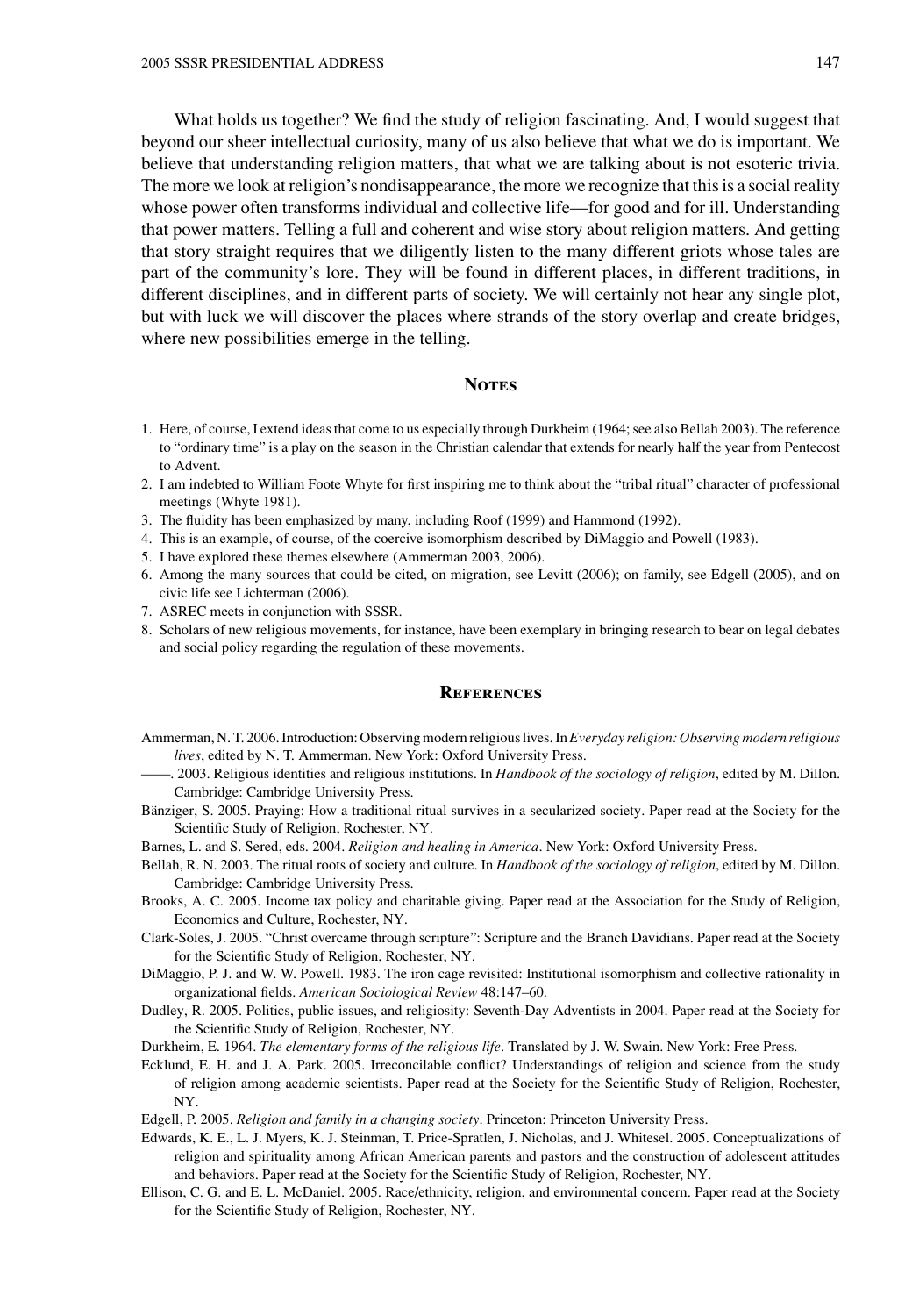- Ellison, C. G., J. E. Zhai, and T. D. Fan. 2005. Religion and mental health in Taiwan. Paper read at the Society for the Scientific Study of Religion, Rochester, NY.
- Everton, S. F. 2005. Faith-based initiative: Kerry and Edwards woo the religious left. Paper read at the Society for the Scientific Study of Religion, Rochester, NY.
- Galek, K. 2005. Working models of God: Connections among the deity, introject, social support, and mental health. Paper read at the Society for the Scientific Study of Religion, Rochester, NY.
- Gilman, C. P. 2003. *His religion and hers*. Walnut Creek, CA.: Alta Mira.
- Griffith, R. M. 2004. *Born again bodies: Flesh and spirit in American Christianity*. Berkeley, CA: University of California Press.
- Hammond, P. E. 1992. *Religion and personal autonomy: The third disestablishment in America*. Columbia, SC: University of South Carolina Press.
- Hoge, D. R. and A. P. Okure. 2005. Issues concerning international Catholic priests in the United States. Paper read at the Society for the Scientific Study of Religion, Rochester, NY.
- Horii, M. 2005. Deprofessionalisation of Buddhist priests in contemporary Japan. Paper read at the Association for the Study of Religion, Economics and Culture, Rochester, NY.
- Iyer, S., V. Borooah, and A. Dubey. 2005. Has job reservation been effective? Caste, religion, and economic status in India. Paper read at the Association for the Study of Religion, Economics, and Culture, Rochester, NY.
- Koenig, H. G., M. E. McCullough, and D. B. Larson, eds. 2001. *Handbook of religion and health*. New York: Oxford University Press.
- Kuran, T. 2005. The role of Islamic law in the economic evolution of the Middle East. Paper read at the Association for the Study of Religion, Economics, and Culture, Rochester, NY.
- Levitt, P. 2006. Redefining the boundaries of belonging: The transnationalization of religious life. In *Everyday religion: Observing modern religious lives*, edited by N. T. Ammerman. New York: Oxford University Press.
- Lichterman, P. 2006. A place on the map: Communicating religious presence in civic life. In *Everyday religion: Observing modern religious lives*, edited by N. T. Ammerman. New York: Oxford University Press.
- Lu, Y. and G. Lang. 2005. The impact of the state on the evolution of a sect. Paper read at the Society for the Scientific Study of Religion, Rochester, NY.
- Miles, C. 2005. Patriarchy or gender equality? Re-examining New Testament writings in the light of Becker's treatise on the family and notions of spiritual capital. Paper read at the Society for the Scientific Study of Religion, Rochester, NY.
- Moriarty, G. 2005. Explaining differences in the emotional experience of God: Using attachment theory to better understand how people relate to God. Paper read at the Society for the Scientific Study of Religion, Rochester, NY.
- Peña, M., E. I. Hernandez, C. Sotello, V. Turner, and D. Dirks. 2005. Training the future of Latino religious leaders: The experience of seminarians. Paper read at the Society for the Scientific Study of Religion, Rochester, NY.
- Richardson, G. 2004. A pious and profitable mystery: The afterlife and economic organization in late medieval England. Paper read at the Association for the Study of Religion, Economics, and Culture, Kansas City.
- Robbins, M. 2005. God images and empathy among young people in South Africa. Paper read at the Society for the Scientific Study of Religion, Rochester, NY.
- Roof, W. C. 1999. *Spiritual marketplace: Baby boomers and the remaking of American religion*. Princeton, N J: Princeton University Press.
- Schmalzbauer, J. 2005. Explaining the resurgence of religion on campus: A social movements approach. Paper read at the Society for the Scientific Study of Religion, Rochester, NY.
- Smith, C., ed. 2003. *The secular revolution: Power, interests, and conflict in the secularization of American public life*. Berkeley, CA.: University of California Press.
- Steinman, K. J., A. K. Ferketich, and T. Sahr. 2005. Religious activity and substance abuse during adolescence: Variation by demographic characteristics and type of substance. Paper read at the Society for the Scientific Study of Religion, Rochester, NY.
- Trinitapoli, J. and R. Crosnoe. 2005. Religion and psychological functioning: An examination of school context during adolescence. Paper read at the Society for the Scientific Study of Religion, Rochester, NY.
- Village, A. 2005a. Biblical interpretative horizons and ordinary readers: An empirical study. Paper read at the Society for the Scientific Study of Religion, Rochester, NY.
- ——. 2005b. Factors influencing readers trying to imagine themselves in a New Testament Bible story. Paper read at the Society for the Scientific Study of Religion, Rochester, NY.
- Warber, A. L. and L. R.Olson. 2005. Preaching from the bully pulpit: Religion and the public presidency. Paper read at the Society for the Scientific Study of Religion, Rochester, NY.
- Whyte, W. F. 1981. Whyte describes common culture pattern of annual meetings. *Footnotes* 9(1):1ff.
- Wilkinson, M. 2005. Cultural qualities of global pentecostalism: A review of the literature. Paper read at the Society for the Scientific Study of Religion, Rochester, NY.
- Wills, A. B. 2005. Whither America? The religious right, the religious left, and American civil religion in the 2004 presidential election. Paper read at the Society for the Scientific Study of Religion, Rochester, NY.
- Zuckerman, P. 2002. The sociology of religion of W.E.B. DuBois. *Sociology of Religion* 63(2):239–53.